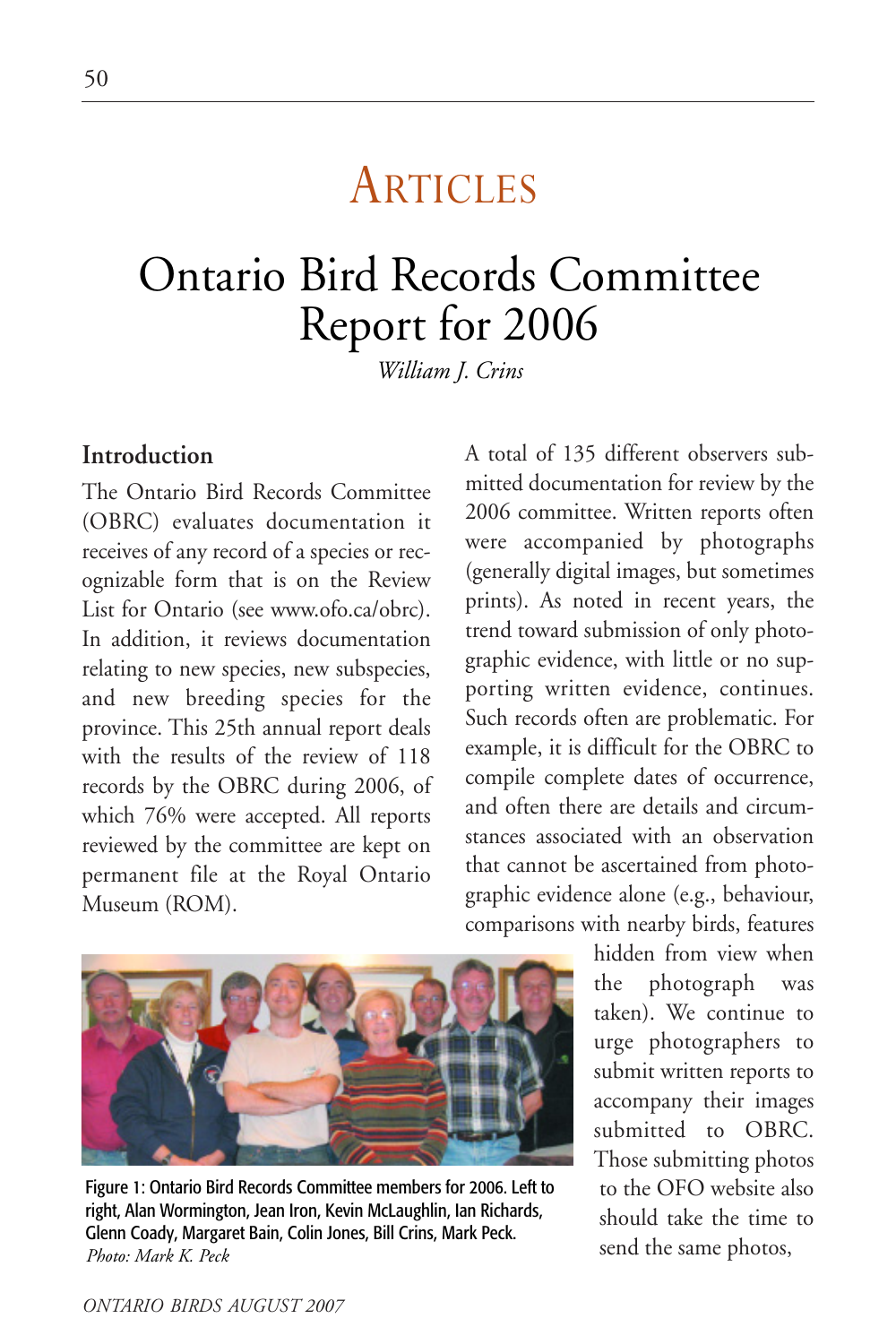# ACCEPTED RECORDS

#### **Ross's Goose** *Chen rossii* **South Only Before 2007 (51)**

- 2006 two definitive basic, white morph, 1-5 March, Welland, Niagara (John O'Neal, Kayo J. Roy, Rick Johnston, David J. Milsom; 06-081) – photos on file.
- 2005/06 two definitive basic, white morph, mid December 23 February, Point Abino, Niagara (Richard A. Cudney, Kayo J. Roy; 06-032) – photos on file.
- 2005 one definitive basic, white morph, 11-28 November; 11-20 November, Merlin, Chatham-Kent; 28 November, Sturgeon Creek, Essex (Adam J. Hall, Rosalee A. Hall; 06-051) – photos on file.

#### **Pacific Loon** *Gavia pacifica* **South Only (32)**

2005 one juvenal, 1-4 December; 1-2 December, Duffins Creek; 4 December, Moore Point, Durham (Ronald J. Pittaway, Jean Iron; 06-061) – photos on file.

#### **Western Grebe** *Aechmophorus occidentalis* **(21)**

- 2006 one 6 May, Mississauga, Peel (Derek Lyon, also found by Jennifer Lyon; 06-101). one basic, 18 November, Pinery Provincial Park, Lambton (Blake A. Mann; 06-102) – photos on file.
	- one basic, 29 November, Minet's Point, Simcoe (James P. Coey, also found by Nigel Shaw; 06-111) – photos on file.

#### **Manx Shearwater** *Puffinus puffinus* **(2)**

2006 one 31 August – 1 September, Van Wagners Beach, Hamilton and Burlington Beach Halton (Barry S. Cherriere, John Stirrat, Cheryl E. Edgecombe, Ben Edgecombe; 06-112) – photos on file.

This incredible discovery must rank as the bird of the year. It was seen by several observers, unlike the first record for the province, which involved a dead bird found floating in the Ottawa River at Lac Deschênes, Ottawa, on 26 August 2001 (Roy 2002). Cherriere (2007) published an account of this observation.

Figure 2: Manx Shearwater present at Van Wagners Beach, Hamilton, and Burlington Beach, Halton, from 31 August to 1 September 2006. *Photo: Barry S. Cherriere*



#### **Northern Gannet** *Morus bassanus* **(34)**

2006 one juvenal, 8 January, Point Pelee National Park, Essex (Alan Wormington; 06-082).

- 2005 one juvenal, 11 November, Point Pelee National Park, Essex (Alan Wormington; 06-041).
	- one juvenal, 27 November 4 December, Port Credit and Clarkson, Peel, Van Wagners Beach, Hamilton (Donald E. Perks, Robert Z. Dobos; 06-052).
		- one juvenal, 4 December, Port Ryerse, Norfolk (David Okines, also found by Audrey Heagy;  $06-021$ <sup>).</sup>

Fascinating details concerning the Port Ryerse bird were provided by David Okines in an Ontbirds posting (4 December 2005). This bird was observed being attacked by an adult Bald Eagle (*Haliaeetus leucocephalus*), which attempted to lift it from the water in its talons over a 15-minute period. The eagle was unsuccessful in lifting it, but the Northern Gannet was not seen again, and was presumed to have died.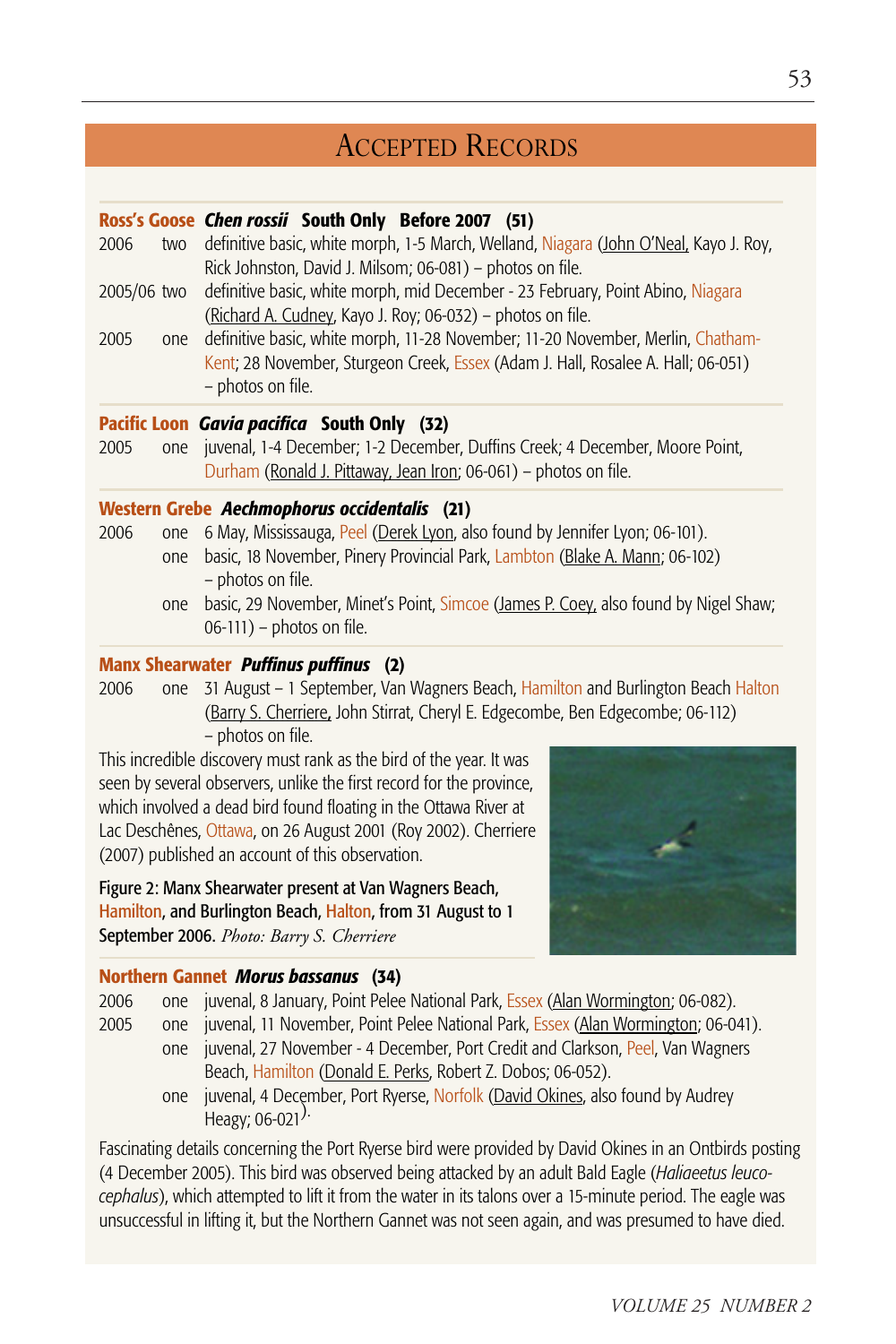#### **Anhinga** *Anhinga anhinga* **(3)**

2005 one definitive basic, male, 23 September, Holiday Beach Conservation Area, Essex (Claude Radley, also found by Robert C. Pettit, R. James McCoy, Brent Schlenk, Pat Schlenk, Fred J. Urie; 06-001).

This bird was seen on 18 September 2005 at Lake Erie Metropark and then Pointe Mouillee State Game Area in Michigan, at the latter location apparently flying in from Ontario (Alan Wormington, pers. comm.). The fact that it was seen on a later date at Holiday Beach indicates that it returned to Ontario after these two Michigan sightings.

#### **Little Blue Heron** *Egretta caerulea* **(57**)

2005 one, definitive alternate, 2-4 June, Kincardine, Bruce Ralph Knowles, Jim Mittelholtz; 06-023) – photos on file.

#### **Tricolored Heron** *Egretta tricolor* **(37)**

2006 one 6-12 August, 28 August – 3 September; two definitive alternate, 13-27 August; Niagara Falls Niagara (Kayo J. Roy, William W. Watson, Andrew Don, John Nishikawa, Barry S. Cherriere, Raymond J. Barlow, Gabriel Lau Kin Jock, Kenneth W. Newcombe, Derek Lyon, Rick Lauzon, John Ralston, Sam Barone, found by Barbara N. Charlton, Robert Z. Dobos; 06-113) – photos on file.

It is unknown whether the bird that was first seen on 6 August was the same bird that remained until 3 September.

Figure 3: Definitive alternate Tricolored Heron at Niagara Falls, Niagara, from 6 August to 3 September 2006. *Photo: Kayo J. Roy*

#### **Cattle Egret** *Bubulcus ibis* **North Only (20)**

2005 seven basic, 29-31 October, Fort Frances, Rainy River (Linda L. Wall, found by Bruce Caldwell; 06-011) – photo on file.



one 1-6 November; two, juvenals, 7-10 November; Slate River Valley, Thunder Bay (Mark Conboy, found by Brian J. Moore; 06-012) – photo on file.

#### **Yellow-crowned Night-Heron** *Nyctanassa violacea* **(38)**

2006 one definitive alternate, 5-10 May, Point Pelee National Park, Essex (Alan Wormington, found by Marianne B. Reid; 06-114) – photos on file.

#### **Glossy Ibis** *Plegadis falcinellus* **(46)**

2005 seven definitive alternate, 3-4 May, Fonthill, Niagara (Dayna Lee; 06-033). one alternate, 13-16 May, Hillman Marsh to Point Pelee National Park, Essex (John G. Cummings, Brenda Cummings, Brandon R. Holden, Carol M. Horner; 06-002) – photos on file.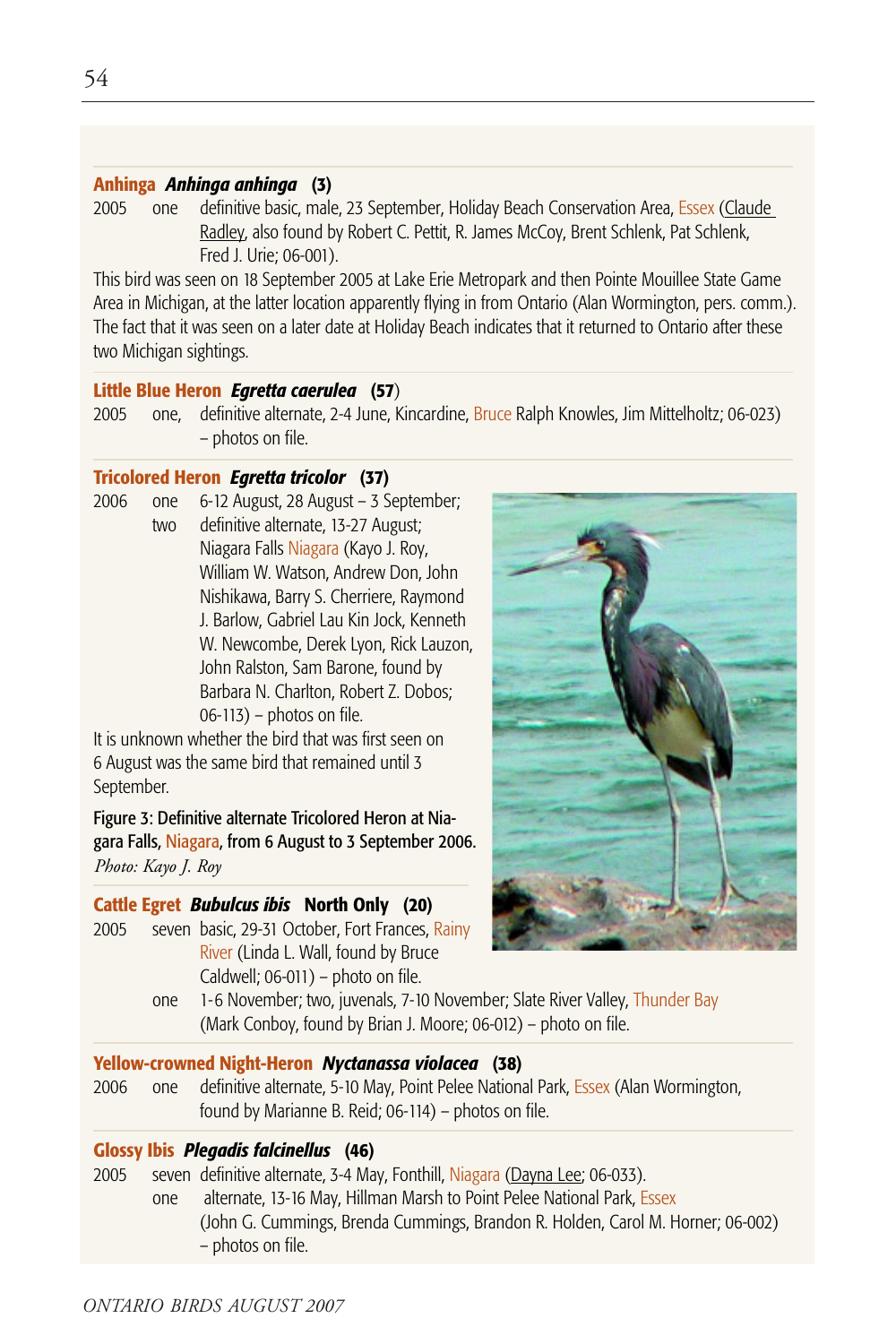one definitive basic, 29 October - 7 November; Cranberry Marsh (29 October), Duffins Creek (5-7 November), Durham (Gabriel Lau Kin Jock, found by Rayfield Pye and J. Douglas Lockrey; 06-003) – photos on file.

#### **White-faced Ibis** *Plegadis chihi* **(4**)

2006 one definitive prebasic molt, 2-3 October, Erie View; 3 October, Houghton Centre, Norfolk (Ron Ridout, Michael J. Nelson, found by Steve Wilcox; 06-116) – photos on file.

This bird was a member of a flock of 11 dark ibises that appeared in Erie View, Norfolk, on 2 October 2006. This is the latest record of a White-faced Ibis in Ontario.



Figure 4: White-faced Ibis in definitive prebasic molt at Erie View, Norfolk, from 2 to 3 October 2006. *Photo: Ron Ridout*

#### **Ibis species** *Plegadis* **sp. (40)**

| 2006 | ten                    | 2-3 October, Erie View; 3 October, Houghton Centre, Norfolk (Ron Ridout, Michael J. |
|------|------------------------|-------------------------------------------------------------------------------------|
|      |                        | Nelson, found by Steve Wilcox; 06-115) – photos on file.                            |
| 2005 | <b>h</b> <sub>10</sub> | 29 May Rig Creek Marsh Norfolk (Kenneth C. Burrell, also found by Stuart A          |

29 May, Big Creek Marsh, <mark>Norfolk (<u>Kenneth G. Burrell</u>,</mark> also found by Mackenzie) (06-042).

one 21 September, Dundas Marsh, Hamilton (Doug Mannen; 06-083).

It should be noted that the incorrect date of 20 September has been published (Bain 2006) for the Dundas Marsh bird.

#### **Black Vulture** *Coragyps atratus* **(52)**

- 2006 one basic, 4-5 May, Rondeau Provincial Park, Chatham-Kent (Ross W. Wood, Denise Dykema, also found by Emily Slavik; 06-071) – photo on file.
	- one basic, 14 June, Dunbarton, Durham (Mike Williamson; 06-072).

The inaccurate location of Scarborough, Toronto, has been published (Cranford 2007) for the Dunbarton bird.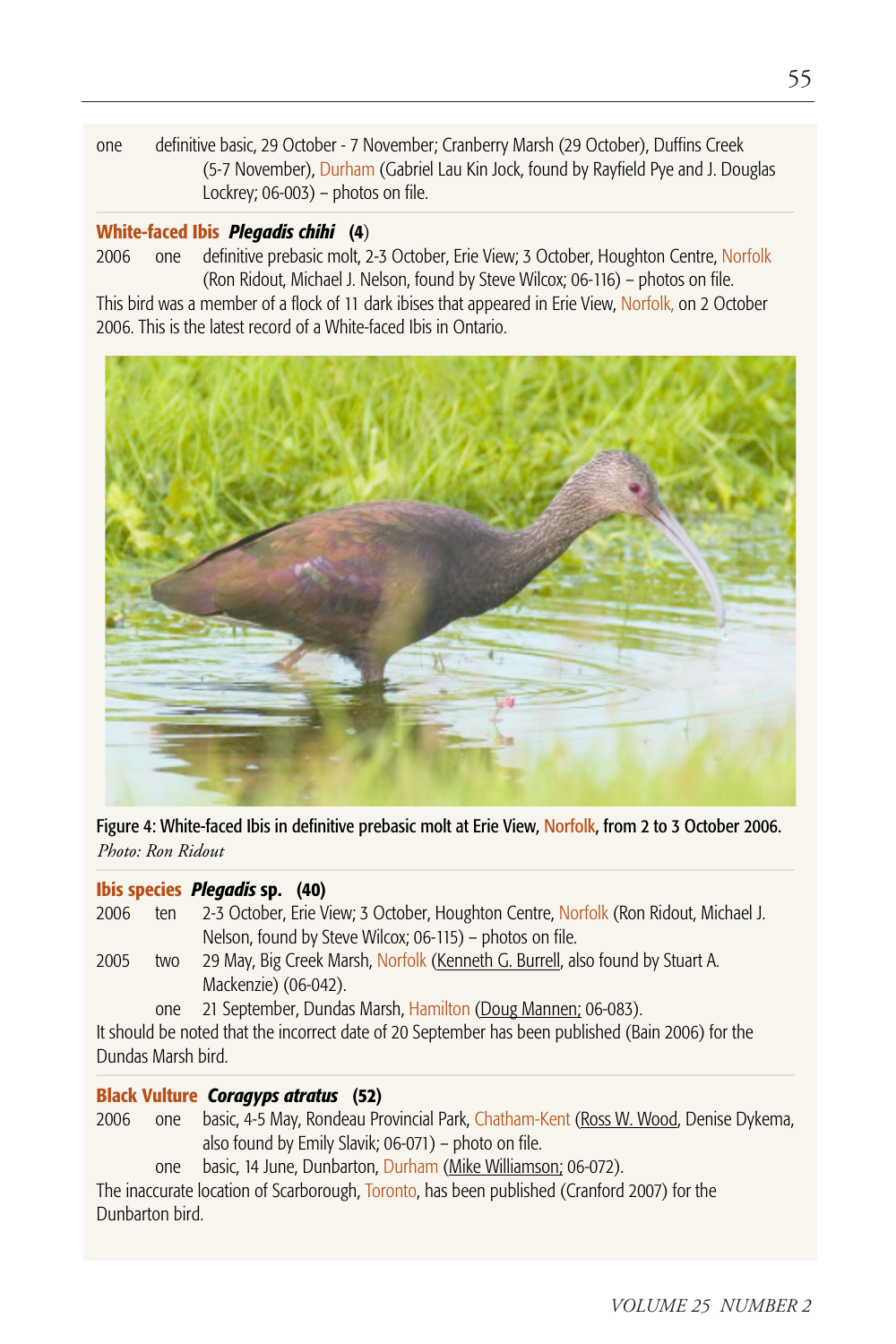#### **Swallow-tailed Kite** *Elanoides forficatus* **(14)**

2006 one basic, 31 May, Crosby Lake, Leeds and Grenville (Pete Stothart; 06-036).

#### **"Dark Morph" Broad-winged Hawk** *Buteo platypterus* **(2)**

2004 one definitive basic, 19 September, Port Burwell and Port Stanley, Elgin (Kenneth G. Burrell, found by David A. Martin; 06-084).

The dark colour morph of the Broad-winged Hawk appears to be extremely rare in Ontario. The committee has accepted one previous report of this morph, observed at Woodstock, Oxford, on 18 August 1992 (Dobos 1998). A small number of unreviewed reports exist, including one by Escott (1986), who provided a good description of a bird of this morph that he observed near Thunder Bay, Thunder Bay, on 7 May 1985. Escott (1986) included a brief discussion of the only other report known to him at the time, observed at the Grimsby, Niagara, hawk watch on 30 April 1978.

#### **Purple Gallinule** *Porphyrio martinica* **(13)**

2006 one juvenal, 6 February, Apsley, Peterborough (unknown finder; 06-055) – photo on file; specimen (skin and wing) in ROM (#104804).

This most unusual winter record involved a bird that was found alive but emaciated, with a fractured tarsometatarsus, and unable to stand, under a discarded Christmas tree. It was taken to a Peterborough veterinary clinic, and then the Toronto Wildlife Centre, where it did not survive (Kate Siena, pers. comm.).

#### **Wilson's Plover** *Charadrius wilsonia* **(3)**

2006 one first alternate, 26-27 May, Presqu'ile Provincial Park, Northumberland (R. Douglas McRae, Rick Lauzon, William J. Edmunds, Allyson Parker, also found by Bill Gilmour; 06-104) – photos on file.

This third documented record for Ontario fits the pattern of mid- to late May occurrences summarized by Crins (2005). Both previous records were from the Hamilton area. It should be noted that a report of this species from this location on 17 May has not been substantiated by any evidence.

Figure 5: First alternate Wilson's Plover at Presqu'ile Provincial Park, Northumberland, from 17 to 28 May 2006. *Photo: William J. Edmunds*



#### **Piping Plover** *Charadrius melodus* **(58)**

| <b>Black-necked Stilt Himantopus mexicanus (14)</b> |     |                                                                                                                                                                               |  |
|-----------------------------------------------------|-----|-------------------------------------------------------------------------------------------------------------------------------------------------------------------------------|--|
|                                                     | one | juvenal, 17-21 August, Rock Point Provincial Park, Haldimand (Mary Schuster, William<br>W. Watson, Barry S. Cherriere, also found by Lucy Saruyama; 06-013) – photos on file. |  |
| 2005                                                | one | alternate, male, 21 May - 8 June, Presqu'ile Provincial Park, Northumberland<br>(Melissa Rose, William J. Edmunds; 06-062) – photo on file.                                   |  |
|                                                     |     |                                                                                                                                                                               |  |

2006 two definitive alternate, 11-15 April, Brighton, Northumberland (J. Barry Robinson, Margaret J. C. Bain, Jim Dixon, Tony F. M. Beck, William J. Edmunds, Anita Edmunds, Ken Kingdon; 06-056) – photos on file.

The date of 10 April has been published (Holder 2006) for this record, but that date is now considered to be invalid.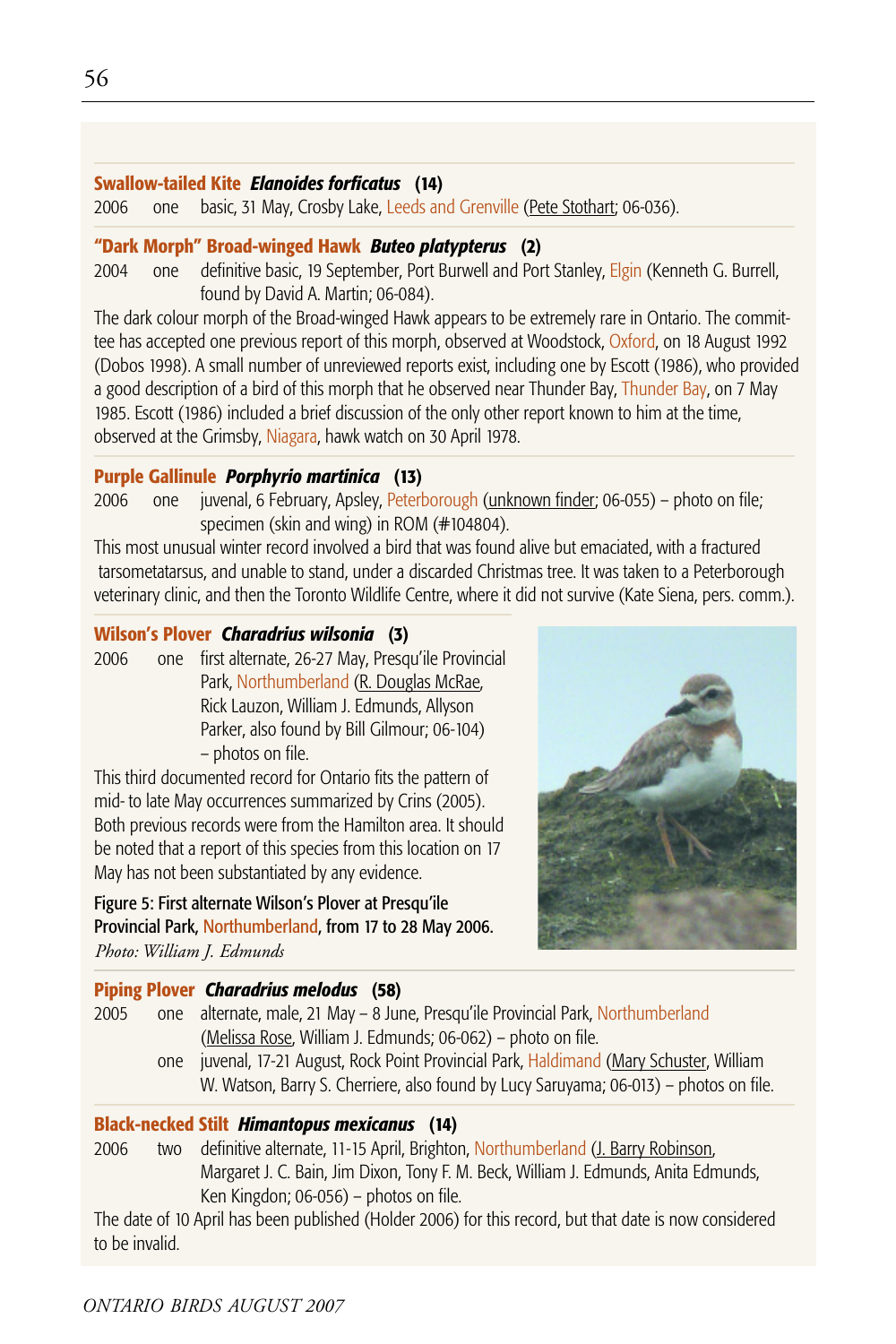#### **Curlew Sandpiper** *Calidris ferruginea* **(26)**

2006 one definitive alternate, female, 23-31 May, Townsend, Haldimand (Carol M. Horner, Brandon R. Holden, Barry S. Cherriere, William W. Watson, found by James Lees; 06-073) – photos on file.

#### **Mew Gull** *Larus canus* **(19)**

2006 one definitive alternate, *L. c. brachyrhynchus*, 31 March, Wheatley Harbour, Essex (Alan Wormington; 06-037) – photos on file.



Figure 6: Mew Gull in definitive alternate plumage at Wheatley Harbour, Essex, on 31 March 2006. *Photo: Alan Wormington*

#### **California Gull** *Larus californicus* **(46)**

| 2006 |     | one first alternate, 29 June, Point Pelee National Park, Essex (Alan Wormington; 06-039).               |
|------|-----|---------------------------------------------------------------------------------------------------------|
|      |     | 2005/06 one definitive basic, 11 November - 3 January, Queenston, Niagara (William W. Watson,           |
|      |     | found by Willie D'Anna, Betsy Potter; 06-025).                                                          |
| 2005 | one | definitive basic, L. c. albertaensis, 11 November, Point Pelee National Park, Essex                     |
|      |     | (Kevin A. McLaughlin, Robert L. Waldhuber, also found by George M. Naylor;                              |
|      |     | $06-024$ ) – photos on file.                                                                            |
|      | one | second basic, L. c. californicus, 22 November, Point Pelee National Park, Essex                         |
|      |     | (Alan Wormington; 06-038).                                                                              |
|      |     | Once again, a definitive basic bird appeared on the Niagara River from 11 November 2005 to 3 January    |
|      |     | 2006. It is quite likely that the same individual has been returning to this location for several years |

. It is quite likely that the same individual has been returning to this location for several years, although in some years, more than one individual is present *(*see Crins 2005). The total number of reports cited above likely includes some duplication involving the same bird in different years.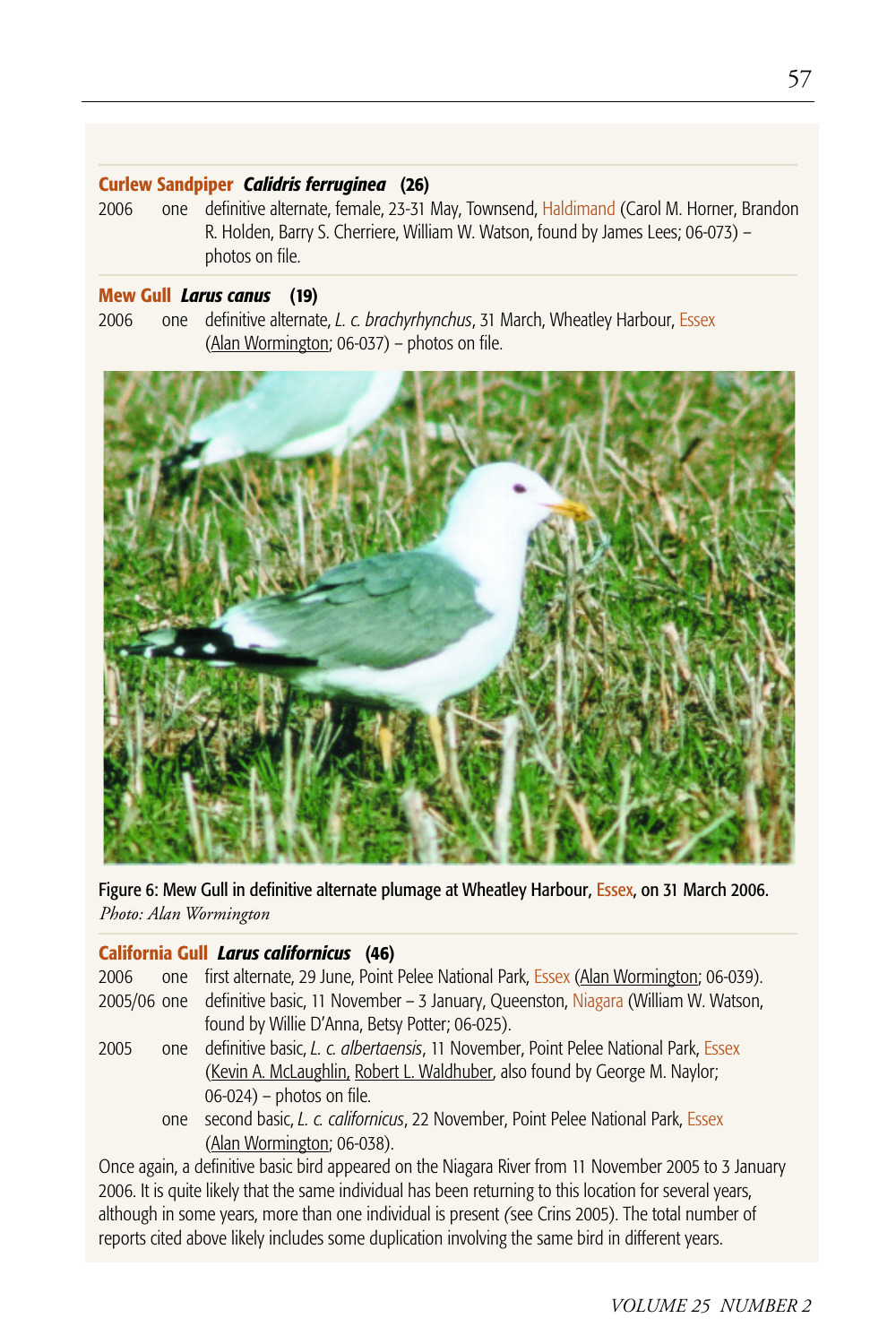#### **Slaty-backed Gull** *Larus schistisagus* **(3)**

2006 one third basic, 22-26 January, Wheatley Harbour and Hillman Marsh, Essex (Alan Wormington, Brett Groves, found by Dean J. Ware; 06-085) – photos on file.

This third basic bird was well documented, with excellent photographs. A brief account of this record has been published (Anonymous 2006). The two previous records involved definitive basic birds in Niagara Falls, Niagara, from 24 November to 29 December 1992 (Bain 1993), and in Toronto, Toronto, from 2-9 January 1999 (Roy 2000).



Figure 7: Third basic Slaty-backed Gull at Wheatley Harbour, Essex, from 22 to 26 January 2006. *Photo: Brett Groves*

#### **Ivory Gull** *Pagophila eburnea* **(29)**

2006 one juvenal, 8-13 January; 8-11 January, Hillman Marsh, Essex; 12-13 January, Wheatley Harbour, Essex/Chatham-Kent (Adam J. Hall, Rosalee A. Hall, Sarah E. Rupert, Robert Epstein, David T. Pavlik, Michael A. Savino, Robert A. Horvath, Alfred H. Rider, Tim Lenz, Michael J. Nelson; 06-086) – photos on file. one definitive basic, 28 March, Pembroke, Renfrew (Mark Dojczman; 06-074) – photos on file.

An article on the Hillman Marsh/Wheatley Harbour record has been published (Hall and Hall 2006). The Pembroke bird represents one of the few records of Ivory Gull in definitive basic plumage in southern Ontario (Alan Wormington, pers. comm.).

Figure 8: Definitive basic Ivory Gull at Pembroke, Renfrew, on 28 March 2006. *Photo: Mark Dojczman*

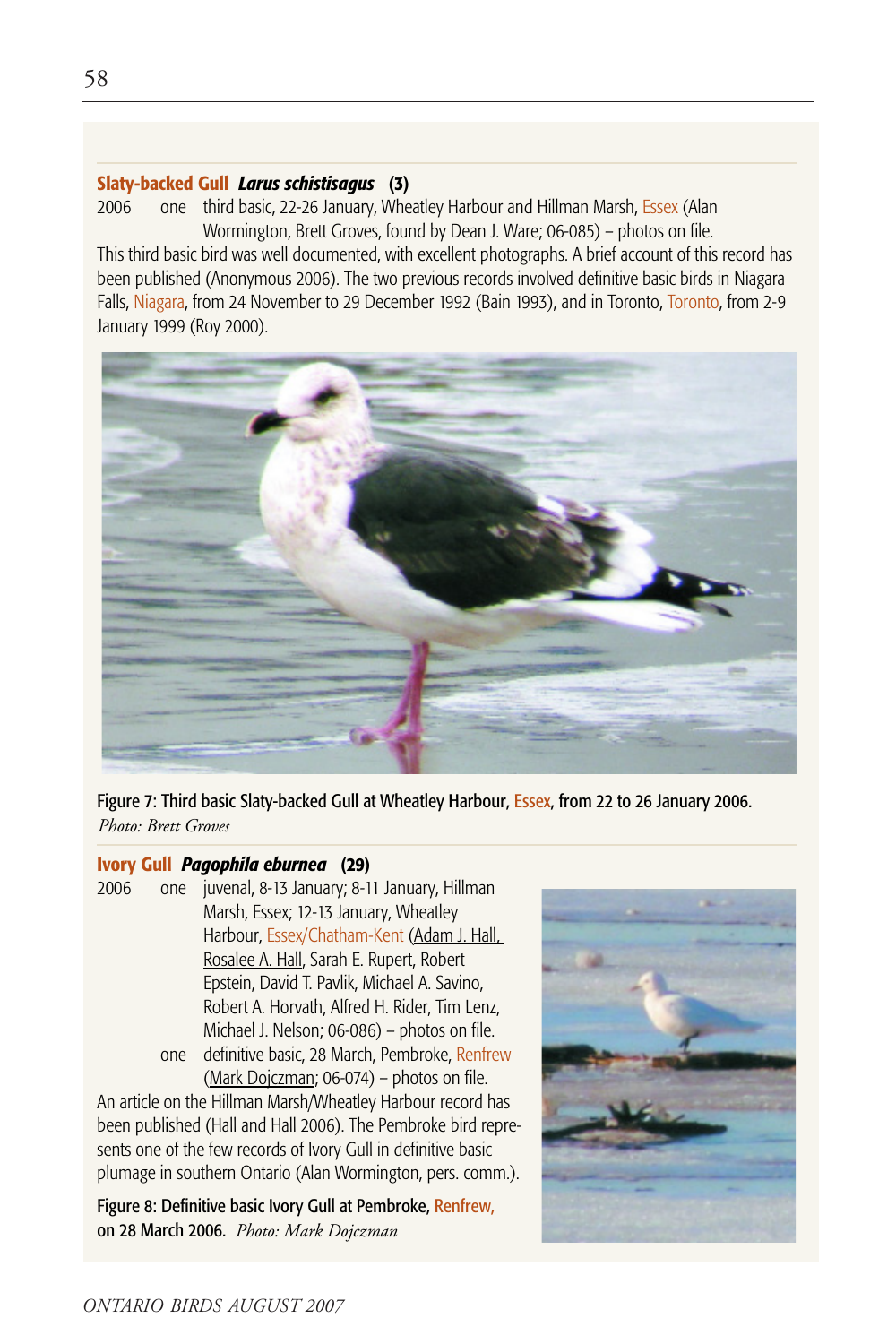#### **Arctic Tern** *Sterna paradisaea* **South Only (12)**

- 2006 one definitive alternate, 18 May, Long Point (Tip), Norfolk (Ron Ridout; 06-117) – photos on file.
- 1989 one first basic, 11-19 November, Fort Erie, Niagara (Robert F. Andrle, Michael F. Galas, William W. Watson, Willie D'Anna, Gerald R. Rising, Joseph Gula, Jr., found by Eirik A. T. Blom, Wayne Klockner; 06-040) – photos on file.

A photograph of the Fort Erie bird taken by Tim Sabo has been published (Weir 1990); in the same journal issue, the first date of occurrence was incorrectly published as 12 November.

#### **Long-tailed Jaeger** *Stercorarius longicaudus* **South Only Before 2007 (40)**

2005 one juvenal, light morph, 22 October, Van Wagners Beach, Hamilton (Brandon R. Holden, also found by Robert Z. Dobos, J. Bruce Falls, Eric W. Holden; 06-063) – photo on file.

#### **Black Guillemot** *Cepphus grylle* **South Only (1)**

2006 one first basic, *C. g. ultimus*, 14-21 November, Massey, Sudbury (Cameron McGregor, John G. Lemon, David Bell, Christopher J. Escott, Joe Houle, Jean Iron, Ronald J. Pittaway; 06-118) – photos on file.

This bird is considered to be of the eastern Arctic subspecies *ultimus* because of its extreme whiteness (R. J. Pittaway and J. Iron, pers. comm.). This is the subspecies that breeds along the coasts and islands of Hudson Bay; it is known to have bred once in Ontario, on Manchuinagush Island, Polar Bear Provincial Park, Kenora (James 1987, 1991). Pittaway (2007) wrote a brief account of this record, including its possible demise at the hands of a Bald Eagle.



Figure 9: First basic Black Guillemot at Massey, Sudbury, from 14 to 21 November 2006. *Photo: Joe Houle*

#### **Chuck-will's-widow** *Caprimulgus carolinensis* **(18)**

2006 one basic, male, 1 May, Wheatley Provincial Park, Chatham-Kent (Andrew Keaveney; 06-015). This report represents the earliest spring record in the province.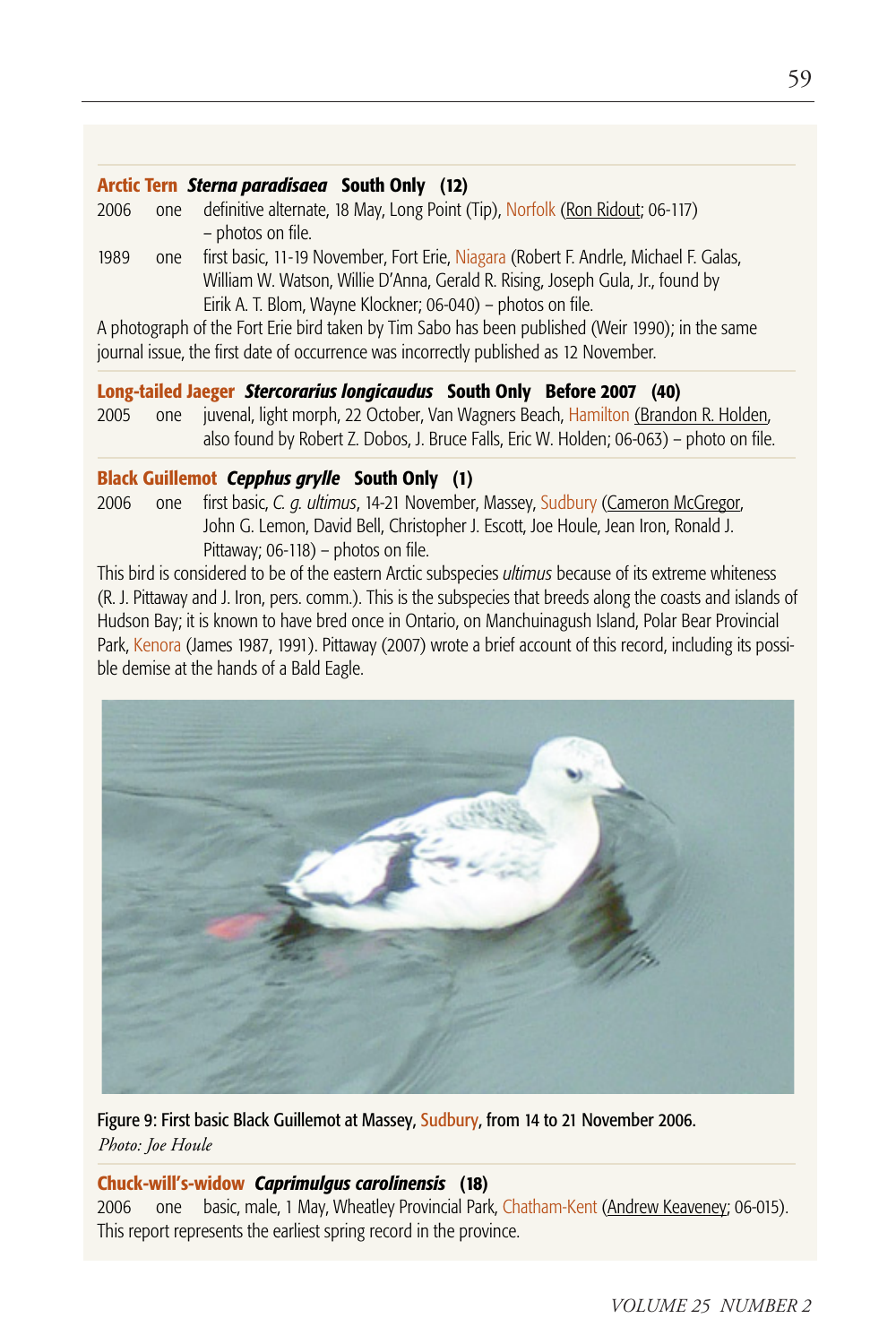#### **Rufous Hummingbird** *Selasphorus rufus* **(18)**

2006 one definitive basic, male, 13-14 July, Port Colborne, Niagara (Kayo J. Roy, found by Mary E. McNeil; 06-106) – photo on file.

#### **Hummingbird species** *Selasphorus* **sp. (8)**

- 2006 one basic, female, 7-9 May, Thunder Bay, Thunder Bay (Susan Bryan, Brian D. Ratcliff; 06-105) – photos on file.
- 2005 one basic female or first basic, 18 November 9 December, London, Middlesex (Shay Redmond, Cindy E. Cartwright, found by Alice Kenzie; 06-016) – photo on file.

The Thunder Bay bird is the only spring record of a *Selasphorus* hummingbird in the province. A DNA sample was obtained from the London bird during the banding process, but the comparative evidence differentiating Rufous Hummingbird from Allen's Hummingbird (*Selasphorus sasin*) has not been forthcoming.

#### **Red-bellied Woodpecker** *Melanerpes carolinus* **North Only Before 2007 (17)**

2006 one basic, male, 30 May, Rainy River mouth, Rainy River (David H. Elder, found by Linda Budreau; 06-091).

Although the specific dates are not known, this bird had been coming to the Budreau feeder at Oak Grove Camp for much of the spring (Linda Budreau, pers. comm., to David H. Elder). This may well have been one of the same birds that nested in this vicinity in 2005 (see Crins 2006).

#### **Say's Phoebe** *Sayornis saya* **(11)**

| 2006 | one. | basic, 28-29 April, Long Point (Tip), Norfolk (Michael D. Boyd, Kenneth G. Burrell,  |
|------|------|--------------------------------------------------------------------------------------|
|      |      | also found by Peter Coo; 06-092) – photo on file.                                    |
| 2005 | one  | basic, 7 May, Bruce Peninsula National Park (Crane Lake Road), Bruce (Virgil Martin; |
|      |      | $06-017$ ) – photos on file.                                                         |

#### **Ash-throated Flycatcher** *Myiarchus cinerascens* **(7)**

2006 one alternate, 26 April, Thunder Cape, Thunder Bay (John M. Woodcock; 06-076) – photos on file.

This bird was banded at Thunder Cape and the photographic details enabled the exclusion of Nutting's Flycatcher (*Myiarchus nuttingi*) as a possibility. In the OBRC's report for 2000 (Roy 2001), the comment was made that all previous Ash-throated Flycatcher records would require the caveat that Nutting's Flycatcher had not been eliminated. This is the first record of Ash-throated Flycatcher in northern Ontario.

#### **Western Kingbird** *Tyrannus verticalis* **Before 1998 Only (74)**

1996 one alternate, 2 July, McGinnis Creek, Rainy River (Blake A. Mann, also found by Stephen R. Charbonneau, Roger M. Simms; 06-064) – photo on file.

#### **Scissor-tailed Flycatcher** *Tyrannus forficatus* **(52)**

- 2006 one definitive alternate, male, 29 April, Iroquois Falls, Cochrane (Lars Hildebrandt; 06-119) – photos on file; specimen (skin and wing) in ROM (#110659).
- 2005 one 14 September, Long Point (Courtright Ridge), Norfolk (Michael D. Boyd, also found by Douglas R. Brown, Josh Sayers; 06-065) – photos on file.
	- one definitive basic, male, 23-27 October, Thunder Cape, Thunder Bay (John M. Woodcock, also found by Maureen Woodcock, Mark Conboy; 06-019) – photo on file.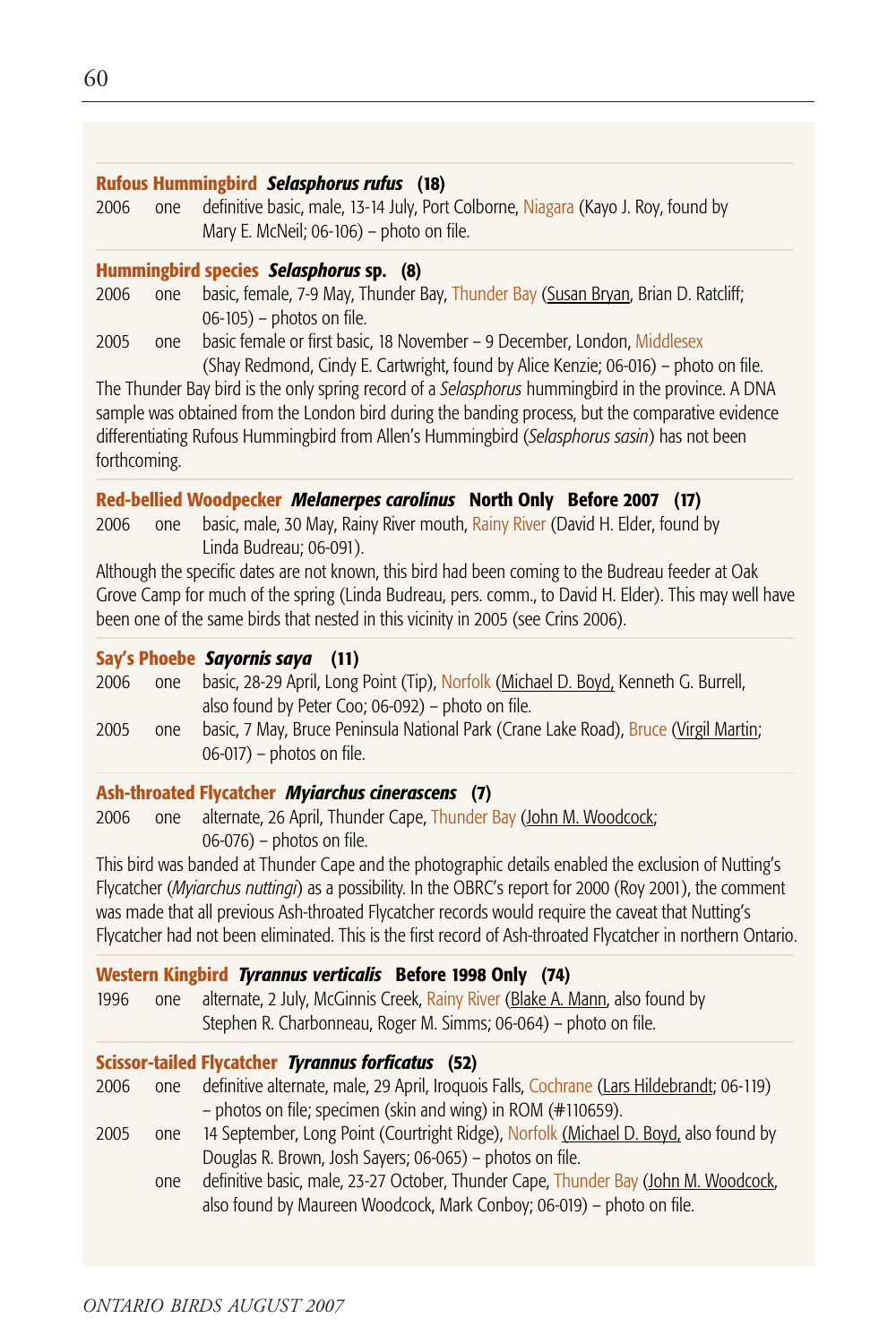

Figure 10: Alternate Ash-throated Flycatcher at Thunder Cape, Thunder Bay, on 26 April 2006. *Photo: John M. Woodcock*

#### **Bell's Vireo** *Vireo bellii* **(9)**

2006 one 20 May, Rondeau Provincial Park, Chatham-Kent (Stephen R. Charbonneau, Blake A. Mann; 06-107).

This is the first accepted record of this species in 12 years, the last being a bird observed on 18 October 1994 at Fifty Point Conservation Area, Niagara (Dobos 1996).

#### **Fish Crow** *Corvus ossifragus* **(11)**

2000 one basic, 20 May, Rondeau Provincial Park, Chatham-Kent (James T. Burk, Blake A. Mann, also found by Stephen R. Charbonneau; 06-066).

#### **Cave Swallow** *Petrochelidon fulva* **(49)**

- 2005 two 6 November, Long Point (Old Cut), Norfolk (Michael D. Boyd, also found by Douglas R. Brown; 06-026).
	- one 7 November, Point Pelee National Park, Essex (Alan Wormington, also found by Adam J Hall; 06-043).
	- two 7 November, Long Point (The Coves), Norfolk (Michael D. Boyd, also found by Catherine Craig; 06-027, in part).
	- four 7 November, Long Point (The Coves), Norfolk (Michael D. Boyd, also found by Catherine Craig; 06-027, in part).
	- twelve 7 November, Long Point (The Coves), Norfolk (Michael D. Boyd, also found by Catherine Craig; 06-027, in part).
	- two 7-8 November, Point Pelee National Park, Essex (Alan Wormington, also found by Adam J. Hall, Rosalee A. Hall; 06-044).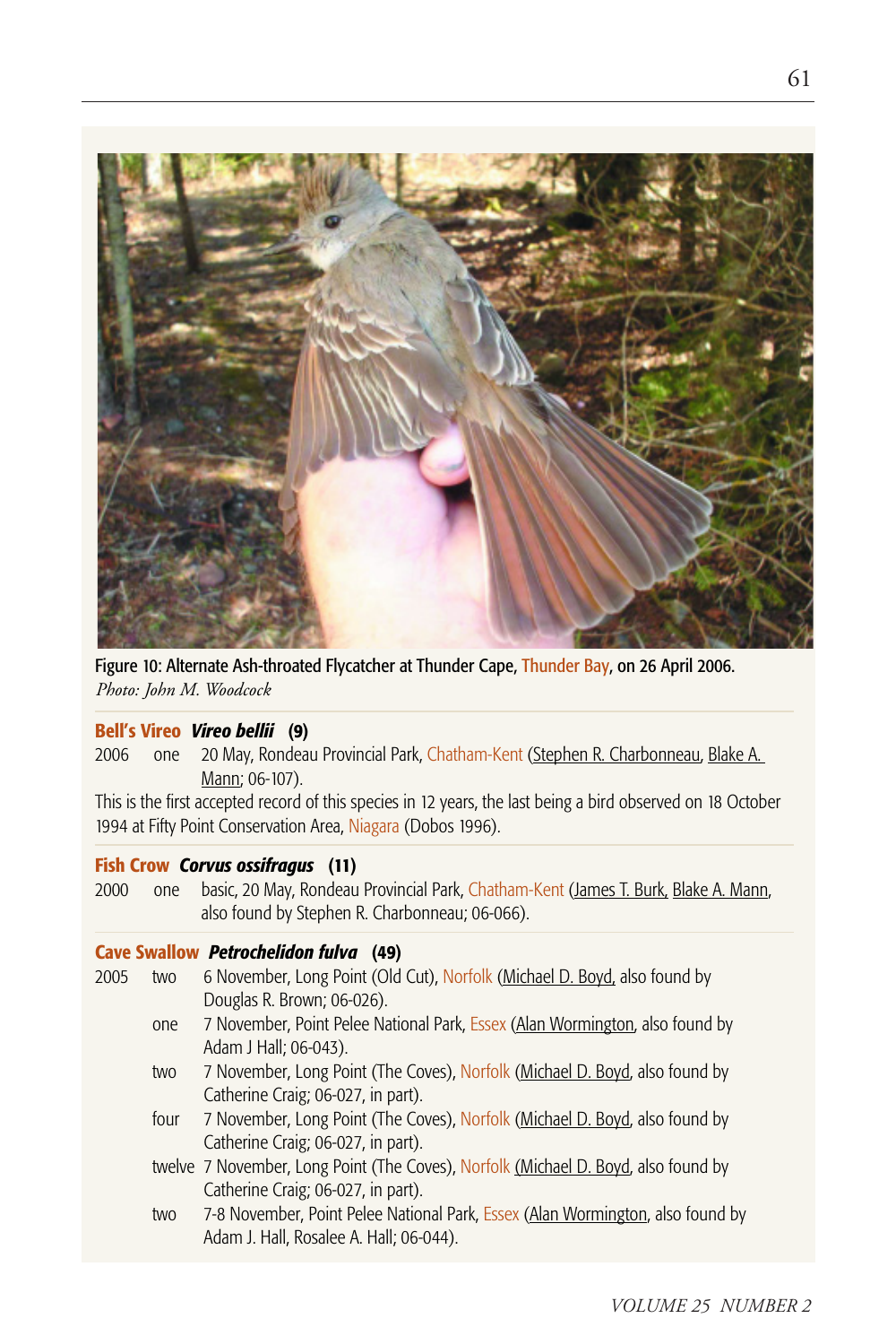- one definitive basic, 9 November, West Lake, Prince Edward (Viviane Jennings; 06-057) – photos on file.
- one 9 November, Point Pelee National Park, Essex (Alan Wormington; 06-045).
- one 11 November, Point Pelee National Park, Essex (Alan Wormington, also found by Kevin A. McLaughlin, Robert L. Waldhuber, George M. Naylor; 06-046).
- three 11 November, Point Pelee National Park, Essex (Alan Wormington, also found by Henrietta T. O'Neill; 06-047).
- one 12 November, Lynde Shore Conservation Area, Durham (Theo Hofmann; 06-048).
- twenty 12 November; fourteen, 13 November; six, 14 November; Point Pelee National Park, Essex (Alan Wormington; 06-049).
- one 16 November, Stoney Creek, Hamilton (Barry S. Cherriere; 06-028, in part).
- one 16 November, Stoney Creek, Hamilton (Barry S. Cherriere; 06-028, in part).

The three sets of birds observed on 7 November 2005 at The Coves, Norfolk were incorrectly reported to have been seen on 8 November 2005 (Bain 2006). The two reports from Stoney Creek, Hamilton on 16 November 2005 involved individual birds seen 40 min apart, both flying west along Lake Ontario, so these constitute different records.

#### **Northern Wheatear** *Oenanthe oenanthe* **(29)**

2002 one 17 August, Sault Ste. Marie, Algoma (Les Piccolo; 06-007) – photos on file.

#### **Townsend's Solitaire** *Myadestes townsendi* **South Only After 2000 (58)** 2005 one basic, 3 November, Point Pelee National Park, **Essex (Alan Wormington**; 06-050).

# **Sage Thrasher** *Oreoscoptes montanus* **(13)**

2006 one 24-27 February, Port Weller, Niagara (Brian R. Ahara, Kayo J. Roy, William W. Watson, Michael F. Galas, Barry S. Cherriere, Karl Egressy, Brandon R. Holden; 06-088) – photos on file.

This is the first winter record for the province.

Figure 11: Sage Thrasher at Port Weller, Niagara, from 24 to 27 February 2006. *Photo: Barry S. Cherriere*

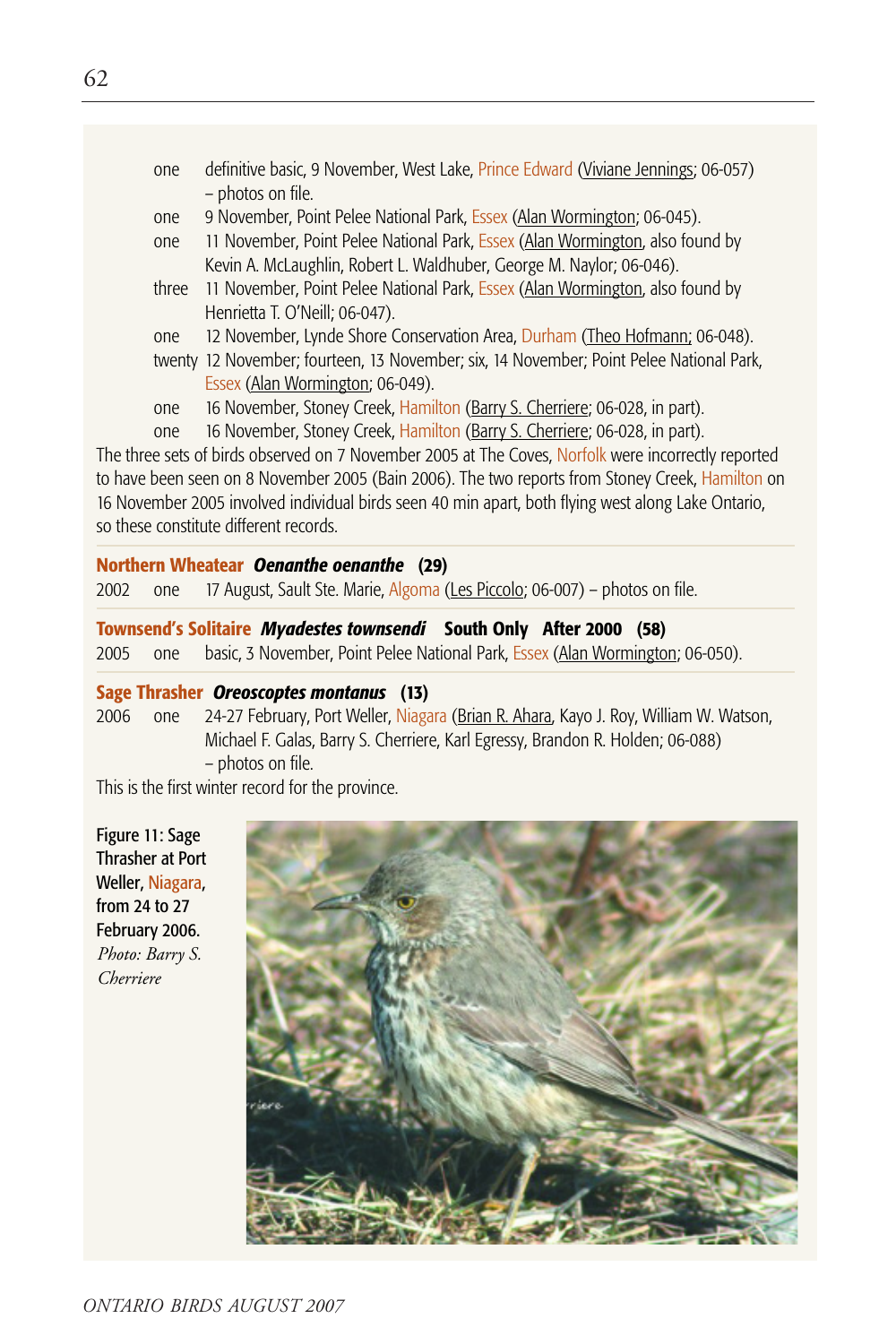#### **Kirtland's Warbler** *Dendroica kirtlandii* **(36)**

2006 one definitive alternate, male, 21 May, Point Pelee National Park, Essex (Alan Wormington, Rosalee A. Hall; 06-120) – photos on file.



Figure 12: Definitive alternate male Kirtland's Warbler at Point Pelee National Park, Essex, on 21 May 2006. *Photo: Rosalee A. Hall*

#### **Prairie Warbler** *Dendroica discolor* **North Only (3)**

2006 one first alternate, male, 20 June, Thunder Cape, Thunder Bay (John M. Woodcock; 06-078) – photos on file.

Previous accepted records of Prairie Warbler in northern Ontario include single birds at Thunder Cape, Thunder Bay, on 26 September 1993 (Dobos 1996) and at Atikokan, Rainy River, on 27 May 1998 (Dobos 1999).

#### **Swainson's Warbler** *Limnothlypis swainsonii* **(8)**

2006 one male, 12 May, Toronto, Toronto (Attila Fust; 06-109).

#### **Western Tanager** *Piranga ludoviciana* **(21)**

2006 one definitive female or first basic, 15 August, Harris Hill, Rainy River (Kenneth G. Burrell, also found by Michael V. A. Burrell, James Burrell; 06-095).

#### **Green-tailed Towhee** *Pipilo chlorurus* **(5)**

2006 one definitive basic, male, 10 June, Thunder Cape, Thunder Bay (John M. Woodcock; 06-079) – photos on file.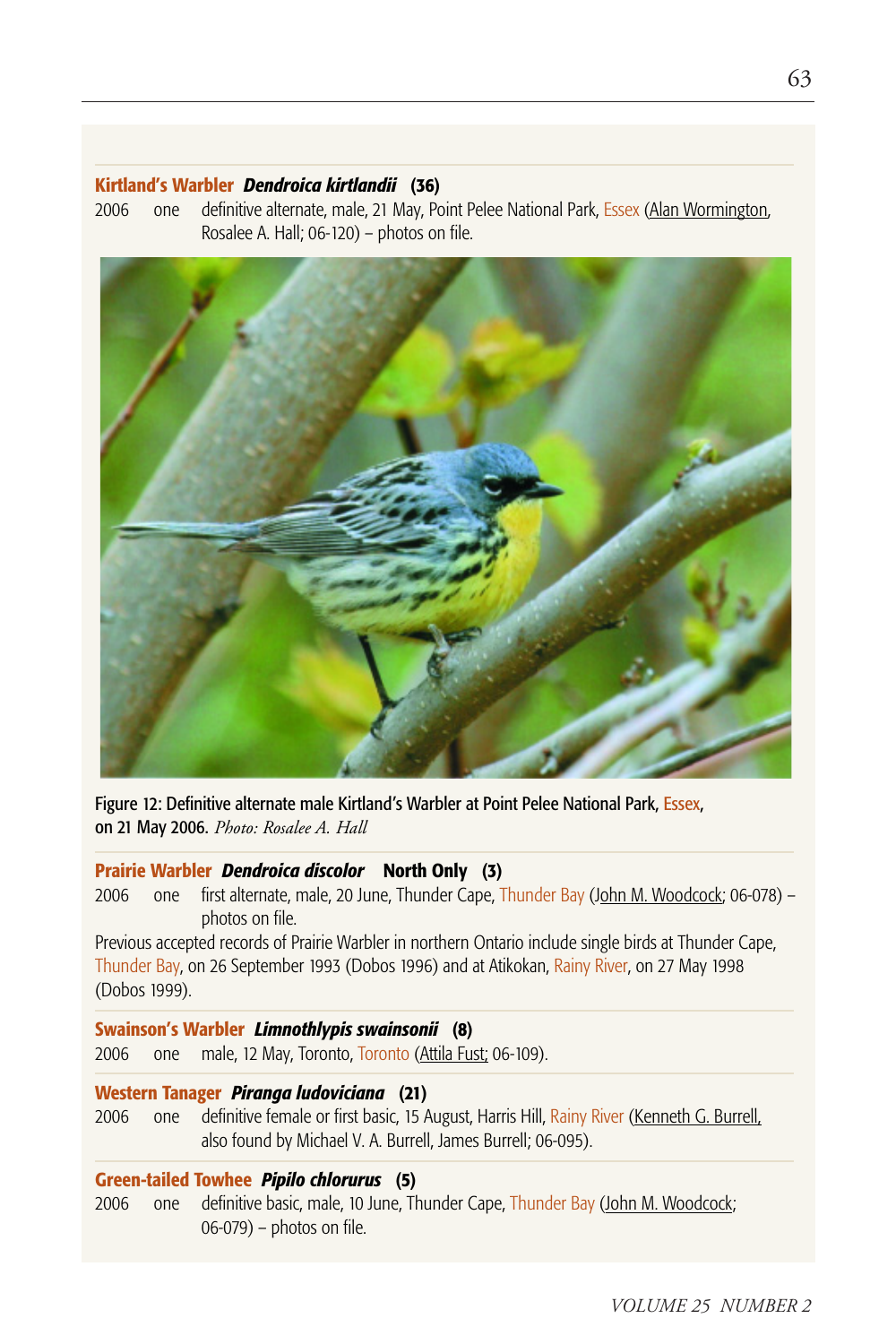

Figure 13: Definitive basic male Green-tailed Towhee at Thunder Cape, Thunder Bay, on 10 June 2006. *Photo: John M. Woodcock*

This bird was banded at Thunder Cape, and its band number subsequently was read at a feeder at Mountain Lake, Cottonwood Co., Minnesota, in November 2006, where it remained until at least March 2007 (Alan Wormington, pers. comm.). The distance between these two locations is approximately 700 km. This is the first record of this species in northern Ontario, and the first in the province since 1986 (Wormington 1987).

#### **Spotted Towhee** *Pipilo maculatus* **(20)**

2005 one basic, male, 4 May, Long Point (Courtright Ridge), Norfolk (Kenneth G. Burrell, also found by Matt Hindle, Benoit Genereaux; 06-089).

#### **Lark Sparrow** *Chondestes grammacus* **(74)**

2005 one 20-23 April, Lappe, Thunder Bay (Brian D. Ratcliff, found by David Christianson; 06-009) – photos on file.

one 30 May, Electric, Chatham-Kent (P. Allen Woodliffe; 06-010).

#### **"Ipswich" Savannah Sparrow** *Passerculus sandwichensis princeps* **(1)**

2005 one first basic, 17-27 December, Port Stanley, Elgin (Robert A. Hubert; 06-090) – photos on file.

This is the first record of an "Ipswich" Savannah Sparrow from Ontario, and the farthest inland from the Atlantic coast. Previous to this, the farthest inland record had been from Quebec City, Quebec (Bannon et al. 2003a, 2003b). Ian A. McLaren (pers. comm. to Ronald J. Pittaway), an expert on this subspecies, examined the photographs, and corroborated the identification and age of this bird.

Figure 14: First basic "Ipswich" Savannah Sparrow at Port Stanley, Elgin, from 17 to 27 December 2005. *Photo: Robert A. Huber*

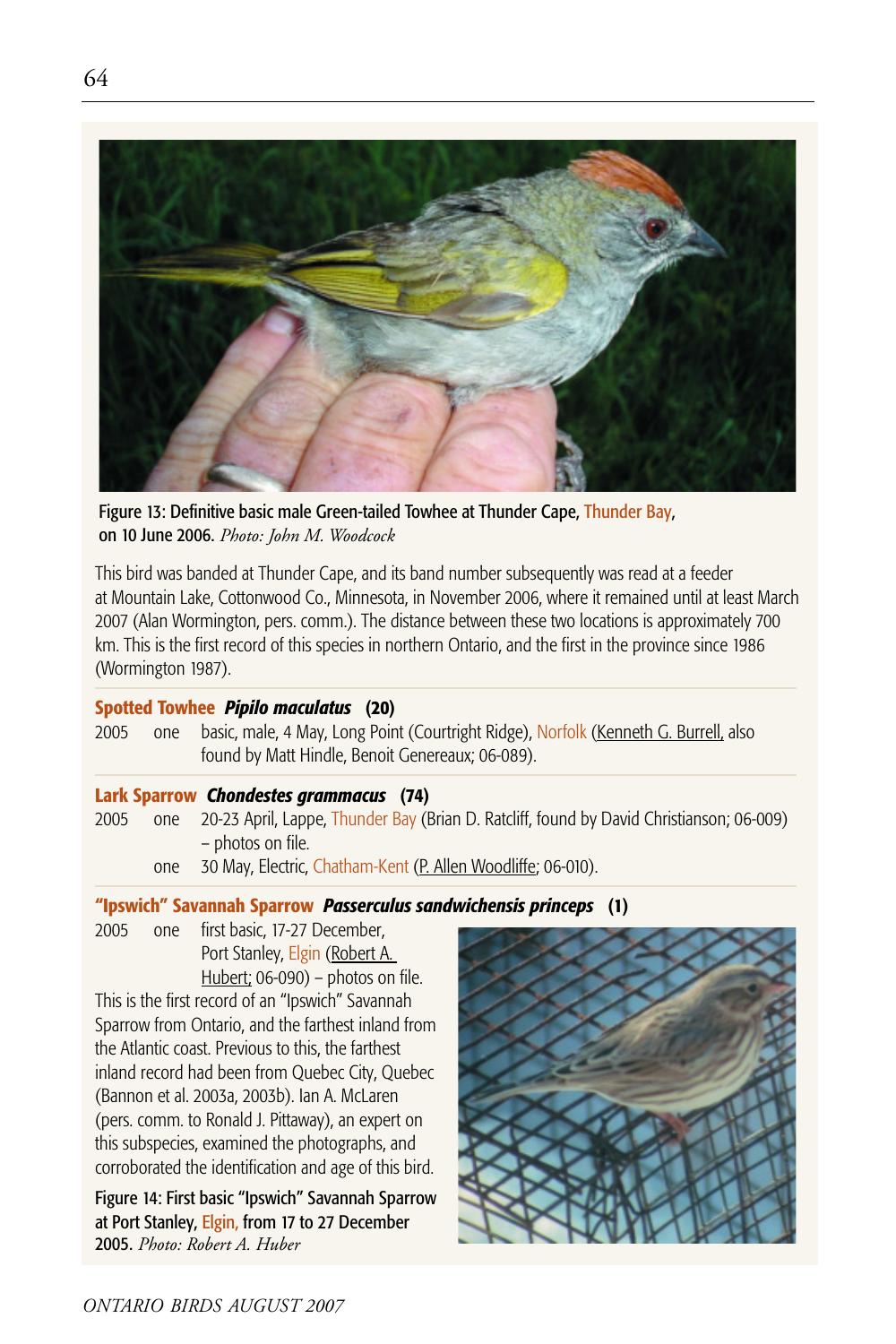#### **Grasshopper Sparrow** *Ammodramus savannarum* **North Only (4)**

2006 one 29 May, Thunder Cape, Thunder Bay (John M. Woodcock; 06-080) – photo on file. The occurrence of this bird in late May at Thunder Cape fits the pattern of late May to early June occurrences there since 1997 (*see* Crins 2006).

#### **Henslow's Sparrow** *Ammodramus henslowii* **(12)**

- 2006 one alternate, male, 17 June 1 July, north of Kirkfield, Kawartha Lakes (Bruce Wilson, Rick Lauzon, Derek Lyon; 06-121) – photo on file.
	- one alternate, male, 8 July 9 August, North Bruce, Bruce (Michael E. Carlson, Cindy E. Cartwright, Fred Jazvac, Brett Woodman, Dave Schaus, Gayle Schaus; 06-122) – photo on file.
- 2005 two alternate, males, 19 June 7 July, Dealtown, Chatham-Kent (P. Allen Woodliffe, found by Alan Wormington, Keith J. Burk, E. Jane Burk; 06-058) – photos on file.

#### **Chestnut-collared Longspur** *Calcarius ornatus* **(2)**

2006 one first alternate, male, 25 May, Markham, York (Stan Long, Robert Curry, Theo Hofmann; 06-096).

This is the second record of this species that has been accepted by the OBRC. The first record was of a bird observed on 29 April 1991 in Sleeping Giant Provincial Park, Thunder Bay (Bain 1992). James (1991) lists two additional reports that have yet to be examined by the Committee, one from Sudbury, Sudbury, on 17 April 1978, and another from Kingston, Frontenac, on 2 May 1972.

#### **Black-headed Grosbeak** *Pheucticus melanocephalus* **(5)**

2005 one definitive alternate, male, 23-24 August, Howe Island, Frontenac (Sharon David; 06-068 – photo on file.

This is the first fall record for the province and is considerably earlier than expected for western strays.

#### **Blue Grosbeak** *Passerina caerulea* **(63)**

- 2006 one first alternate, male, 15 May, Point Pelee National Park, Essex (Kevin Seymour, also found by John Nishikawa, Rob Miller, Wayne King, Mark Brubacker; 06-110).
- 2005 one first alternate, male, 26-28 May, Port Hope, Northumberland (Roger Frost, William J. Edmunds; 06-029) – photo on file.

Figure 15: First alternate male Blue Grosbeak at Port Hope, Northumberland, from 26 to 28 May 2005. *Photo: William J. Edmunds*



*VOLUME 25 NUMBER 2*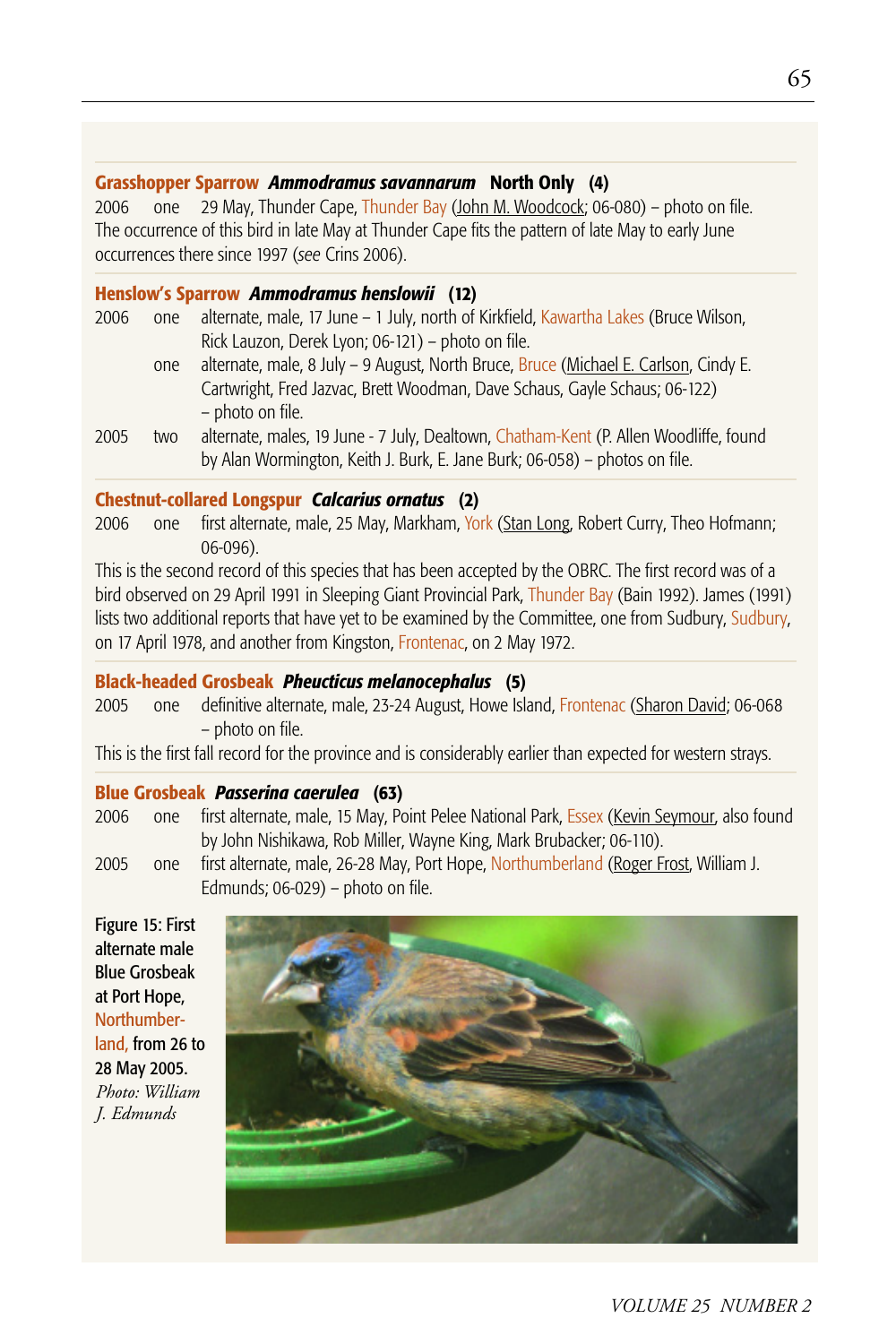#### **Orchard Oriole** *Icterus spurius* **North Only (3)**

- 2006 one definitive basic, male, 31 May 4 June, Harris Hill, Rainy River (Cheryl Gauthier, Gary Gauthier; 06-097).
- 2005 one definitive basic, male, 28 May 7 July, Harris Hill, Rainy River (Cheryl Gauthier; 06-030) – photos on file.

These two records, in the same location in consecutive years, probably involved the same bird. The only previous accepted record for northern Ontario occurred on 25 September 1986 at Terrace Bay, Thunder Bay (Wormington and Lamond 1987).

# NOT ACCEPTED RECORDS Origin Uncertain

Birds in this category are considered by the committee to be correctly identified, but their origin is suspect. These birds may have escaped or may have been released from captivity. However, if new evidence suggesting wild origin becomes available, such reports may be reconsidered by the committee.

2006 Whooping Crane *(Grus americana*), two, 15 April, Ennismore, Peterborough (David Barnim; 06-103). These two Whooping Cranes carried satellite transmitters that confirmed that they were part of the flock that had been introduced into Wisconsin as part of the recovery efforts for this species and wintered in Florida. Black-billed Magpie *(Pica hudsonia)*, one, 2 April, near Craigsholme, Dufferin (Jack Wilhelm; 06-077). Black-billed Magpie, one, 8-9 May, Point Pelee National Park, Essex (Alan Wormington, Nicholas Topolnycky, Barry S. Cherriere, Brandon R. Holden, Rosalee A. Hall, also found by William G. Lamond, Kevin A. McLaughlin, Jean Iron; 06-094) – photos on file. Common Chaffinch *(Fringilla coelebs)*, one, male, 7 May, Atikokan, Rainy River (David H. Elder; 06-098) – photos on file. European Goldfinch *(Carduelis carduelis)*, one, 11 March, Sarnia, Lambton (Larry Parker; 06-060) – photo on file. European Goldfinch, one, circa 17-19 June, Sapawe, Rainy River (Jim Koroscil, Jean Koroscil; 06-099). European Goldfinch, two, 21 October, Toronto, Toronto (John Carley, Michael Dryden, also found by Lynne Dryden; 06-100) – photo on file. The phenomenon of Eurasian songbird sightings continues, but there is still no evidence that these birds have become established in the province. However, documentation of these records helps to confirm the extent of these releases or escapes, and evidence may emerge in the future indicating a pattern of true vagrancy in some of these species. 2005 European Goldfinch, one, 15 May, Geraldton, Thunder Bay (Loraine Zawierucha; 06-059) – photo on file. European Goldfinch, one, 20 November, Pickering, Durham (Rosemary Harris; 06-070) – photos on file.

1986/87 Barnacle Goose *(Branta leucopsis)*, one, definitive basic, male, winter 1986 - 87, Port Credit, Peel (David T. C. Ambridge; 06-031). This Barnacle Goose was banded near Monkton, Maryland on 19 April 1985.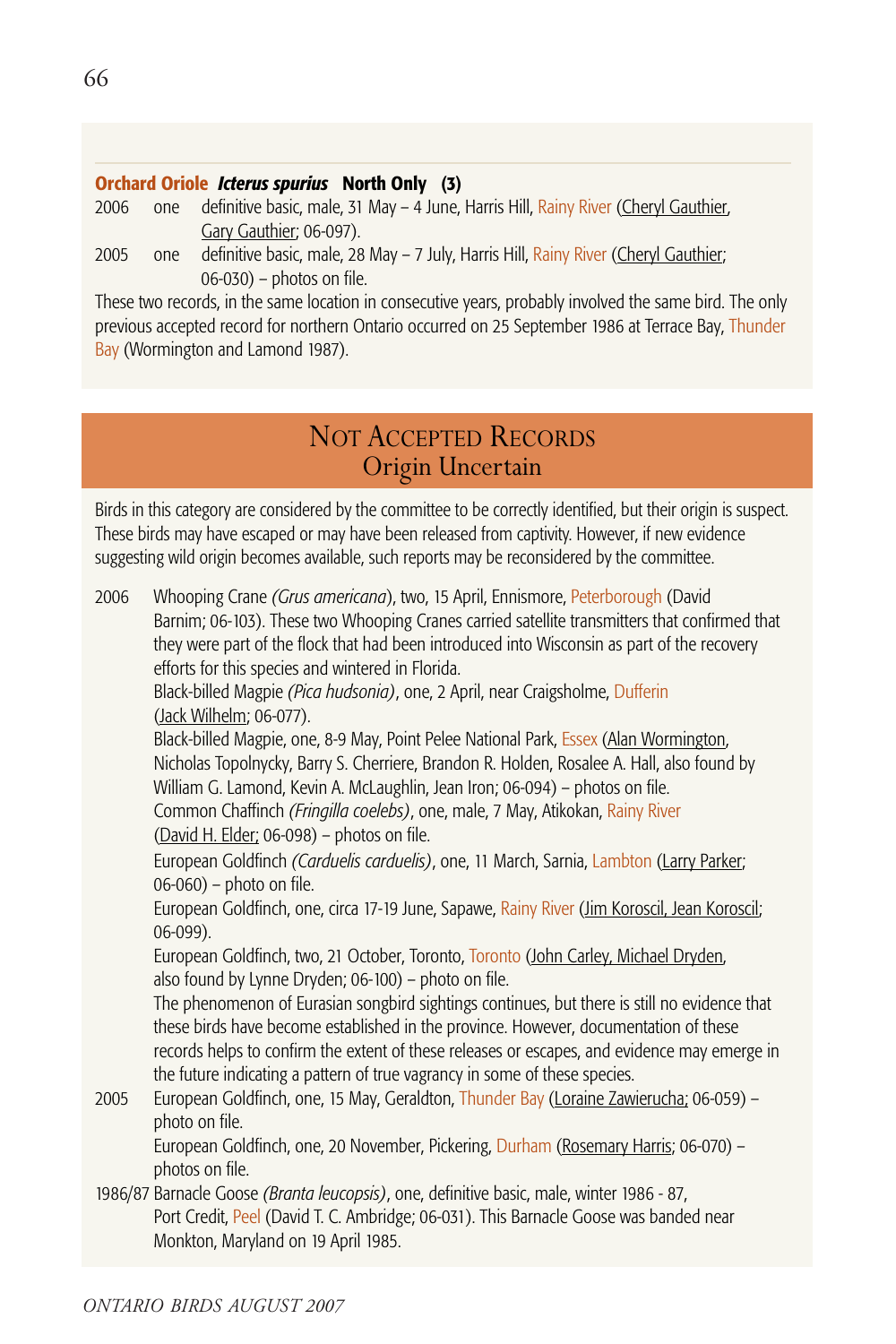# NOT ACCEPTED RECORDS Identification Uncertain

The documentation received for the following reports generally was found not to be detailed enough to eliminate similar species unequivocally. In a great many cases, committee members felt that the species being described probably was correctly identified, but that the details provided in the report, perhaps due to the circumstances of the observation conditions, etc., were insufficient. It should be noted that any of these reports may be re-submitted if additional documentation becomes available.

| 2006 | Band-tailed Pigeon (Patagioenas fasciata), one, 29 March, Hullett Wildlife Management<br>Area, Huron (06-075).                                                                 |
|------|--------------------------------------------------------------------------------------------------------------------------------------------------------------------------------|
|      | Black-chinned Hummingbird (Archilochus alexandri), one, 29-30 June, near Lynden,                                                                                               |
|      | Hamilton (06-087).                                                                                                                                                             |
|      | Gray Flycatcher (Empidonax wrightii), four, May-June, Kinburn, Ottawa - photos on file<br>$(06-006).$                                                                          |
|      | La Sagra's Flycatcher <i>(Myiarchus sagrae)</i> , one, 8 September, Whitby, Durham (06-018).<br>Cassin's Vireo (Vireo cassinii), one, 11 May, Point Pelee National Park, Essex |
|      | $-$ photos on file (06-093).                                                                                                                                                   |
|      | Sage Thrasher, one, 24 May, Thunder Bay, Thunder Bay (06-108).                                                                                                                 |
| 2005 | Great Cormorant (Phalacrocorax carbo), one, 4 December, Niagara-on-the-Lake, Niagara<br>$(06-022)$ .                                                                           |
|      | Little Blue Heron, one, 14 May, Wallaceburg, Chatham-Kent (06-034).                                                                                                            |
|      | Swallow-tailed Kite, one, 19 May, Algonquin Provincial Park (Lake Kioshkokwi), Nipissing<br>$(06-035).$                                                                        |
|      | Prairie Falcon <i>(Falco mexicanus)</i> , one, 9 October, Port Stanley, Elgin (06-054).                                                                                        |
|      | Pomarine Jaeger (Stercorarius pomarinus), one, 16 October, Haileybury, Timiskaming<br>$(06-004).$                                                                              |
|      | Lesser Black-backed Gull (Larus fuscus), three, 22 November, New Liskeard, Timiskaming<br>$(06-014).$                                                                          |
|      | Arctic Tern, one, 14 July, Port Hope, Northumberland (06-005).                                                                                                                 |
|      | Black-throated Gray Warbler (Dendroica nigrescens), one, 5 September, Burlington,<br>Halton – photos on file $(06-008)$ .                                                      |

## **Corrections/Updates to Previous OBRC Reports**

## **2005 Report (Ontario Birds 24: 54-74)** – under Sage Thrasher, 31 May and 10 June,

add "Stéphane Menu" after "Michael E. Carlson".

### **Literature Cited**

**Anonymous**. 2006. Gulls new to Point Pelee: Slaty-backed Gull. Straight to the Point 6 (1): 3.

**[AOU] American Ornithologists' Union**. 1998. Check-list of North American Birds,

7th Edition. American Ornithologists' Union, Washington, D.C.

**Bain, M**. 1992. Ontario Bird Records Committee report for 1991. Ontario Birds 10: 43–63.